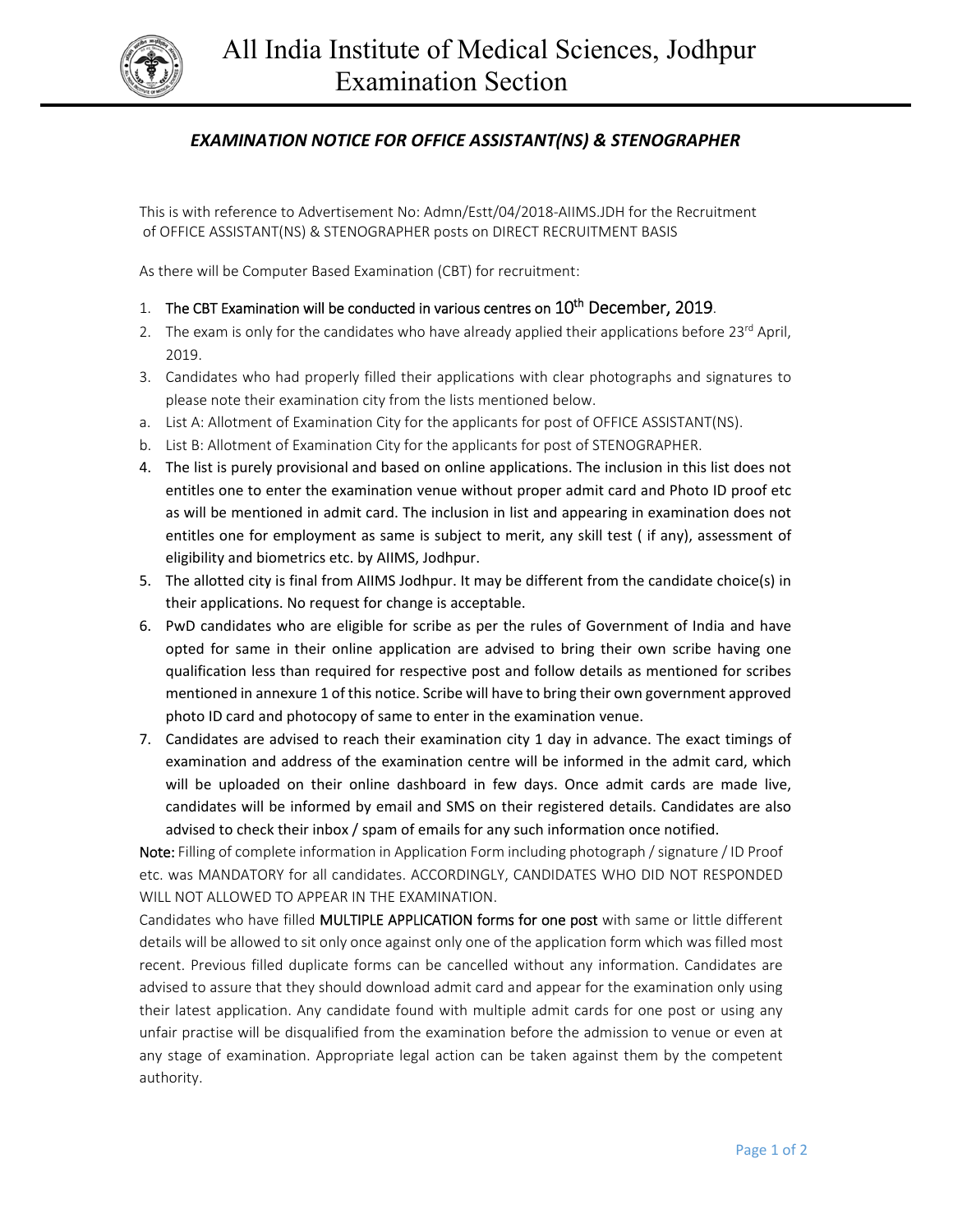All candidates are advised to download their admit cards from website www.aiimsjodhpur.edu.in. Only website generated Admit Cards will be treated as authentic and permissible to appear in the said Examination. No admit cards will be sent by post. Any candidate(s) can contact on below mentioned email address for any query. All applicants are required to visit the AIIMS website www.aiimsjodhpur.edu.in regularly as all subsequent corrigendum / Addendum / Updates will only be uploaded on the above mentioned website only.

For problems related to login & grievances:‐ Contact No.: 022‐61306223 (09:00AM – 06:00PM) Mail to: - aiimsj2019rec2@gmail.com Mock Link ‐ For Examination: See AIIMS Jodhpur Website

> s and the set of the set of the set of the set of the set of the set of the set of the set of the set of the s Controller of Examinations